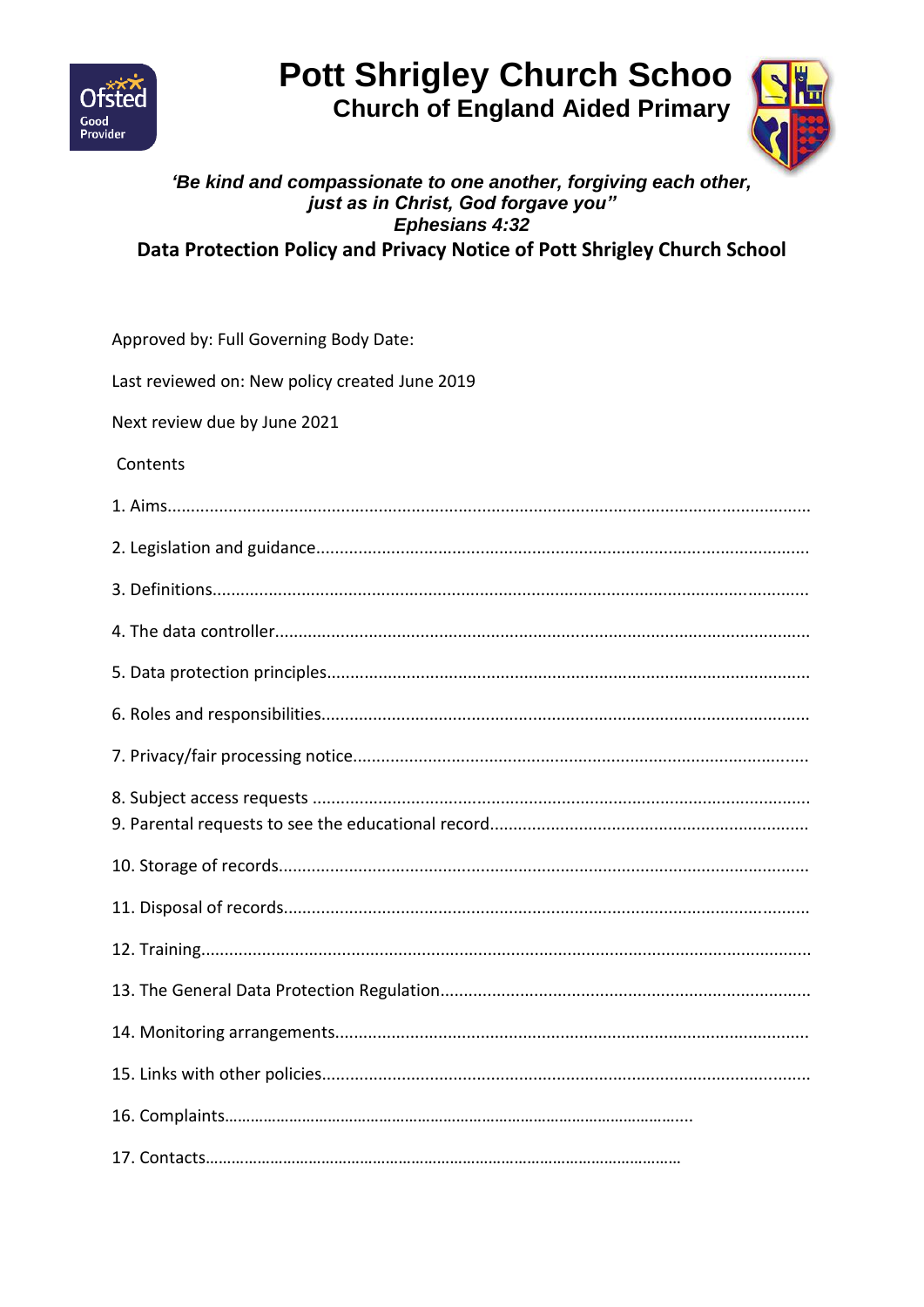This policy sets out how the school deals with personal information correctly and securely and in accordance with the General Data Protection Regulation, and other related legislation.

1. Aims Our school aims to ensure that all data collected about staff, pupils, parents, governors and visitors is collected, stored and processed in accordance with the Data Protection Act 1998. This policy applies to all data, regardless of whether it is in paper or electronic format.

2. Legislation and guidance This policy meets the requirements of the Data Protection Act 1998 and is based on guidance published by the Information Commissioner's Office and model privacy notices published by the Department for Education. It also takes into account the provisions of the General Data Protection Regulation, which is new legislation due to come into force in May2018. In addition, this policy complies with regulation 5 of the Education (Pupil Information) (England) Regulations 2005, which gives parents the right of access to their child's educational record.

3 This policy sets out how the school deals with personal information correctly and securely and in accordance with the General Data Protection Regulation, and other related legislation.

#### **1**. **Aims**

Our school aims to ensure that all data collected about staff, pupils, parents, governors and visitors is collected, stored and processed in accordance with the Data Protection Act 1998. This policy applies to all data, regardless of whether it is in paper or electronic format.

## **2. Legislation and guidance**

This policy meets the requirements of the Data Protection Act 1998 and is based on guidance published by the Information Commissioner's Office and model privacy notices published by the Department for Education. It also takes into account the provisions of the General Data Protection Regulation, which came into force in May2018. In addition, this policy complies with regulation 5 of the Education (Pupil Information) (England) Regulations 2005, which gives parents the right of access to their child's educational record.

#### **3. Definitions**

| <b>Term</b>             | <b>Definition</b>                                                                                                                                                 |
|-------------------------|-------------------------------------------------------------------------------------------------------------------------------------------------------------------|
| Personal data           | Data from which a person can be identified, including data<br>that, when combined with other readily available information,<br>leads to a person being identified |
| Sensitive personal data | Data such as:                                                                                                                                                     |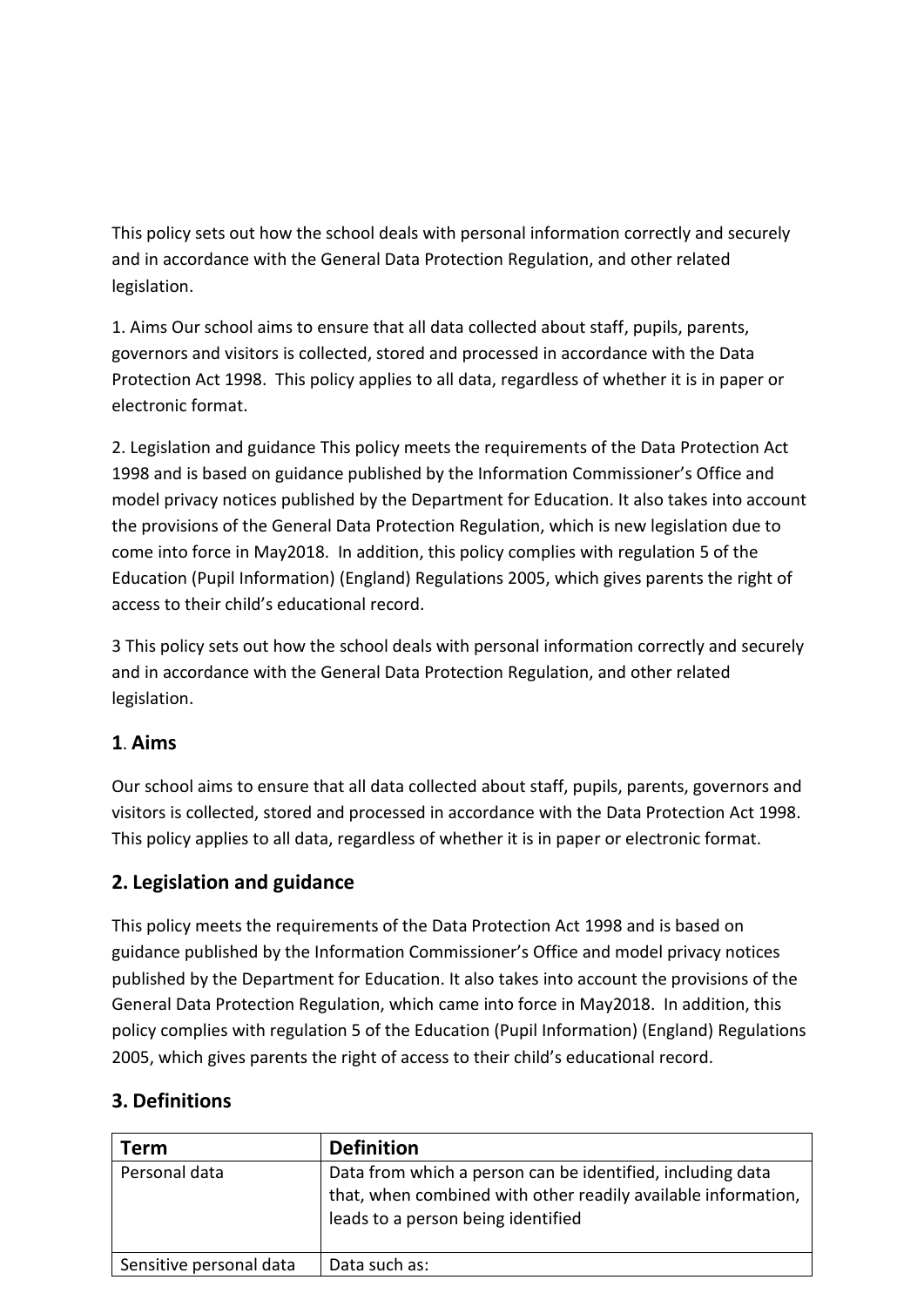|                 | Racial or ethnic origin                                                       |  |  |
|-----------------|-------------------------------------------------------------------------------|--|--|
|                 | Political opinions                                                            |  |  |
|                 | Religious beliefs, or beliefs of a similar nature <b>M</b> Where<br>$\bullet$ |  |  |
|                 | a person is a member of a trade union                                         |  |  |
|                 | Physical and mental health<br>$\bullet$                                       |  |  |
|                 | Sexual orientation                                                            |  |  |
|                 | Whether a person has committed, or is alleged to                              |  |  |
|                 | have committed, an offence                                                    |  |  |
|                 | <b>Criminal convictions</b>                                                   |  |  |
| Processing      | Obtaining, recording or holding data                                          |  |  |
| Data subject    | The person whose personal data is held or processed                           |  |  |
| Data controller | A person or organisation that determines the purposes for                     |  |  |
|                 | which, and the manner in which, personal data is processed                    |  |  |
| Data processor  | A person, other than an employee of the data controller, who                  |  |  |
|                 | processes the data on behalf of the data controller                           |  |  |

## **4. The data controller**

Our school collects, processes and uses personal information relating to pupils, staff, governors and visitors, and, therefore, is a data controller. Our school delegates the responsibility of data controller to the Data Protection Officer, currently the Headteacher. The school is registered as a data controller with the Information Commissioner's Office and renews this registration annually. This information is gathered in order to enable the provision of education and other associated functions. In addition, the school may be required by law to collect, use and share certain information.

#### **5. Data protection principles**

The GDPR establishes six principles as well as a number of additional duties that must be adhered to at all times:

1. Personal data shall be processed lawfully, fairly and in a transparent manner

2. Personal data shall be collected for specified, explicit and legitimate purposes and not further processed in a manner that is incompatible with those purposes (subject to exceptions for specific archiving purposes)

3. Personal data shall be adequate, relevant and limited to what is necessary to the purposes for which they are processed and not excessive;

4. Personal data shall be accurate and where necessary, kept up to date;

5. Personal data shall be kept in a form that permits the identification of data subjects for no longer than is necessary for the purposes for which the personal data are processed;

6. Personal data shall be processed in a manner that ensures appropriate security of the personal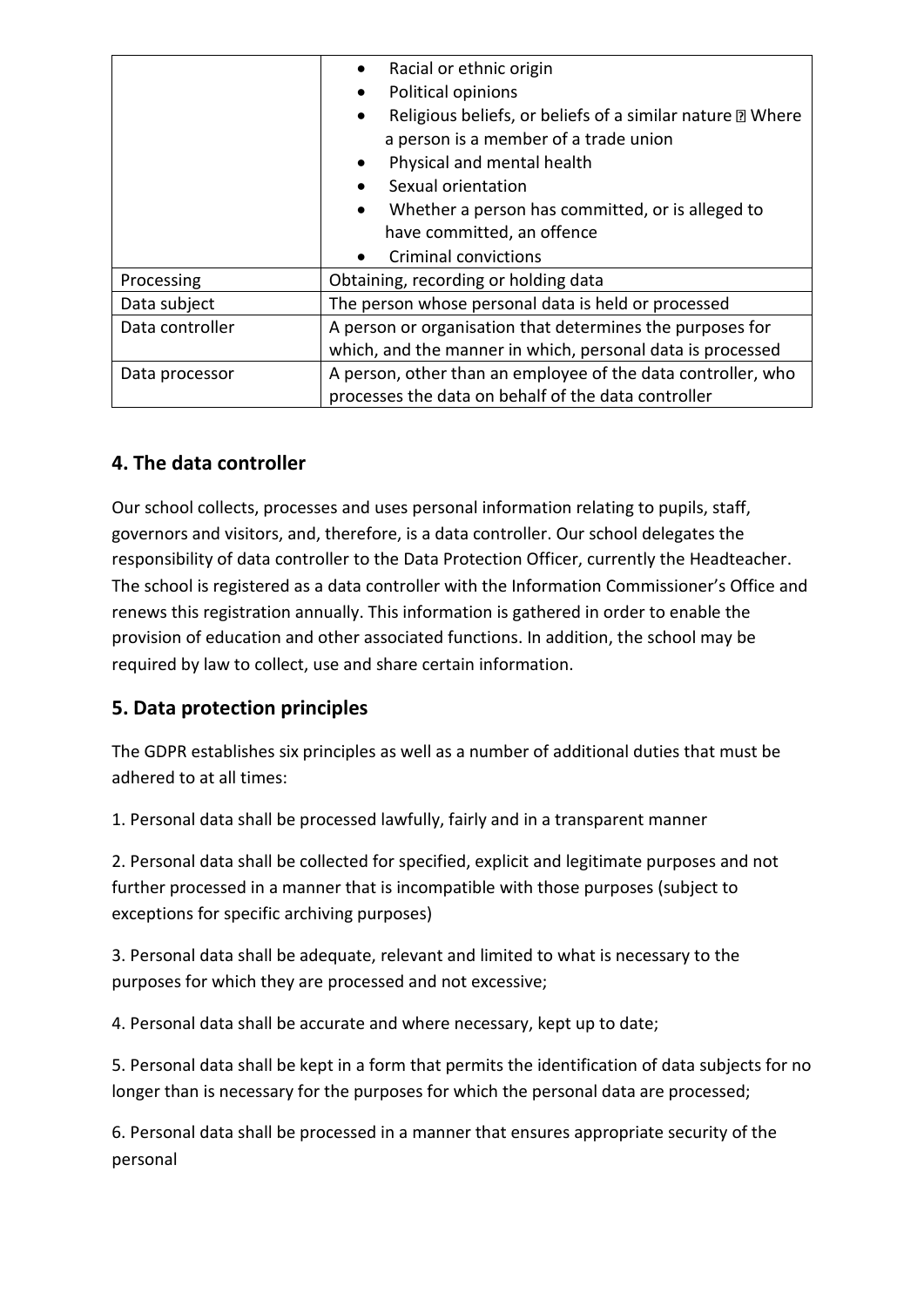Personal data shall not be transferred to a country or territory outside the European Economic Area unless the country or territory ensures an adequate level of protection for the rights and freedoms of data in relation to the processing of personal data

# **6. Roles and responsibilities**

The governing board has overall responsibility for ensuring that the school complies with its obligations under the Data Protection Act 1998 and GDPR 2018. Day-to-day responsibilities rest with the Head Teacher and Data Protection Officer. The Head Teacher will ensure that all staff are aware of their data protection obligations, and oversee any queries related to the storing or processing of personal data. Staff are responsible for ensuring that they collect and store any personal data in accordance with this policy. Staff must also inform the school of any changes to their personal data, such as a change of address.

# **School's Commitment**

The school is committed to maintaining the principles and duties in the GDPR at all times. Therefore, the school will:

- Inform individuals of the identity and contact details of the data controller. **Inform** individuals of the contact details of the Data Protection Officer.
- Inform individuals of the purposes that personal information is being collected and the basis for this.
- Inform individuals when their information is shared, and why and with whom unless the GDPR provides a reason not to do this.
- If the school plans to transfer personal data outside the EEA the school will inform individuals and provide them with details of where they can obtain details of the safeguards for that information.
- Inform individuals of their data subject rights.
- Inform individuals that the individual may withdraw consent (where relevant) and that if consent is withdrawn that the school will cease processing their data although that will not affect the legality of data processed up until that point.
- Provide details of the length of time an individual's data will be kept.
- Should the school decide to use an individual's personal data for a different reason to that for which it was originally collected the school shall inform the individual and where necessary seek consent.
- Check the accuracy of the information it holds and review it at regular intervals.
- Ensure that only authorised personnel have access to the personal information whatever medium (paper or electronic) it is stored in.
- Ensure that clear and robust safeguards are in place to ensure personal information is kept securely and to protect personal information from loss, theft and unauthorised disclosure, irrespective of the format in which it is recorded.
- Ensure that personal information is not retained longer than it is needed.
- Ensure that when information is destroyed that it is done so appropriately and securely.
- Share personal information with others only when it is legally appropriate to do so.  $\mathbb D$ Comply with the duty to respond to requests for access to personal information (known as Subject Access Requests.)
- Ensure that personal information is not transferred outside the EEA without the appropriate safeguards.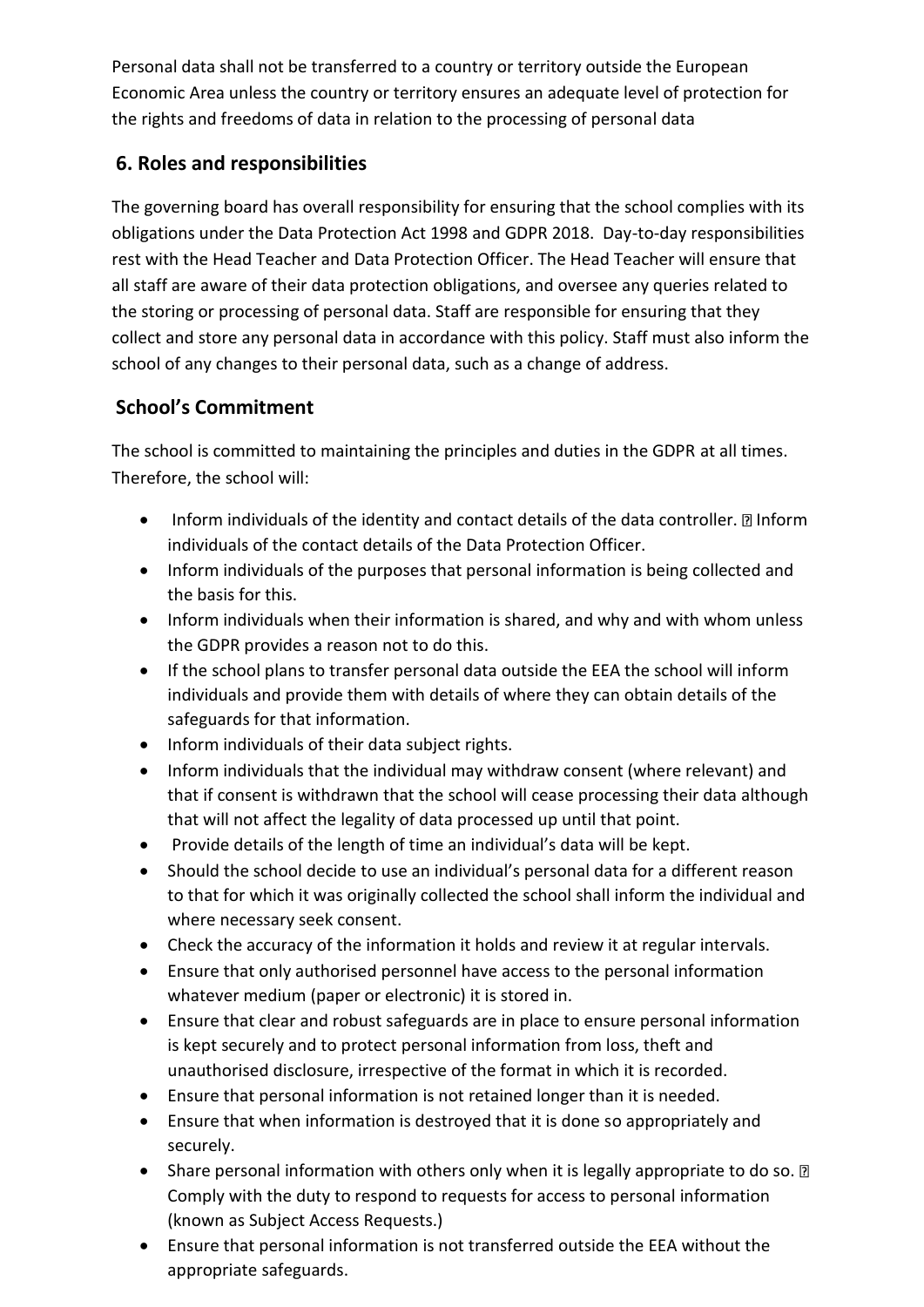Ensure that all staff and governors are aware of and understand these policies and procedures.

#### **7. Privacy notices**

(Full copies of privacy notices are available on GDPR section of school website)

#### **7.1 Pupils and parents**

We hold personal data about pupils to support teaching and learning, to provide pastoral care and to assess how the school is performing. We may also receive data about pupils from other organisations including, but not limited to, other schools, local authorities and the Department for Education.

This data includes, but is not restricted to:

- Contact details
- Results of internal assessment and externally set tests
- Data on pupil characteristics, such as ethnic group or special educational needs
- Exclusion information
- Details of any medical conditions

We will only retain the data we collect for as long as is necessary to satisfy the purpose for which it has been collected. We will not share information about pupils with anyone without consent unless the law and our policies allow us to do so. Individuals who wish to receive a copy of the information that we hold about them/their child should refer to sections 8 and 9 of this policy. We are required, by law, to pass certain information about pupils to specified external bodies, such as our local authority and the Department for Education, so that they are able to meet their statutory obligations.

#### **7.2 Staff**

We process data relating to those we employ to work at, or otherwise engage to work at, our school. The purpose of processing this data is to assist in the running of the school, including to:

- Enable individuals to be paid
- Facilitate safe recruitment
- Support the effective performance management of staff
- Improve the management of workforce data across the sector
- Inform our recruitment and retention policies
- Allow better financial modelling and planning
- Enable ethnicity and disability monitoring
- Support the work of the School Teachers' Review Body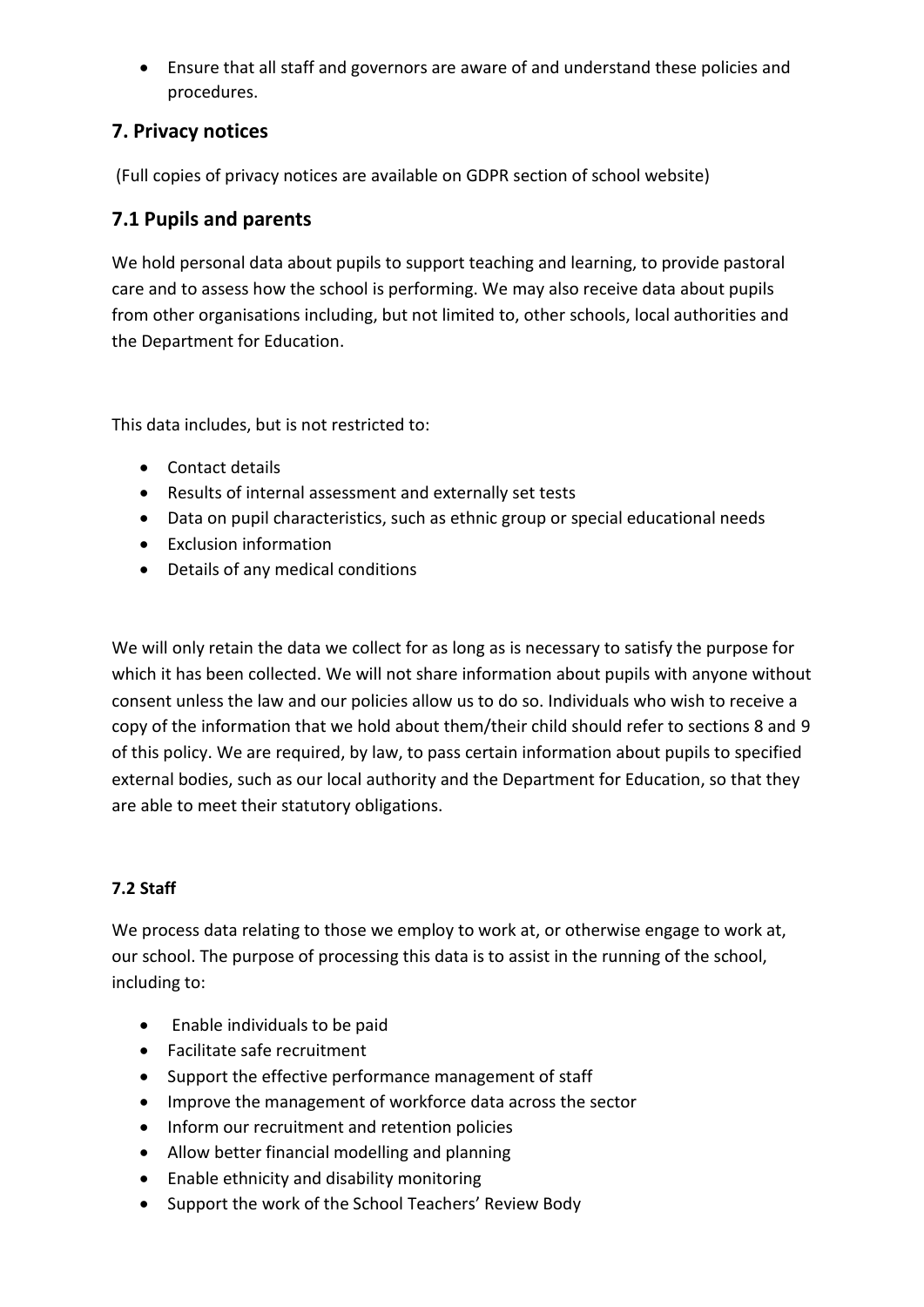Staff personal data includes, but is not limited to, information such as:

- Contact details
- National Insurance numbers
- Salary information
- Qualifications
- Absence data
- Personal characteristics, including ethnic groups
- Medical information
- Outcomes of any disciplinary procedures

We will only retain the data we collect for as long as is necessary to satisfy the purpose for which it has been collected.

We will not share information about staff with third parties without consent unless the law allows us to.

We are required, by law, to pass certain information about staff to specified external bodies, such as our local authority and the Department for Education, so that they are able to meet their statutory obligations.

Any staff member wishing to see a copy of information about them that the school holds should contact the Head Teacher or Data Protection Officer.

**8. Subject access requests**(Subject access request forms are available on GDPR section of school website)

Under the Data Protection Act 1998, pupils have a right to request access to information the school holds about them. This is known as a subject access request. Subject access requests must be submitted in writing, either by letter, email or fax. Requests should include:

- The pupil's name
- A correspondence address
- A contact number and email address
- Details about the information requested

The school will not reveal the following information in response to subject access requests:

- Information that might cause serious harm to the physical or mental health of the pupil or another individual
- Information that would reveal that the child is at risk of abuse, where disclosure of that information would not be in the child's best interests
- Information contained in adoption and parental order records
- Certain information given to a court in proceedings concerning the child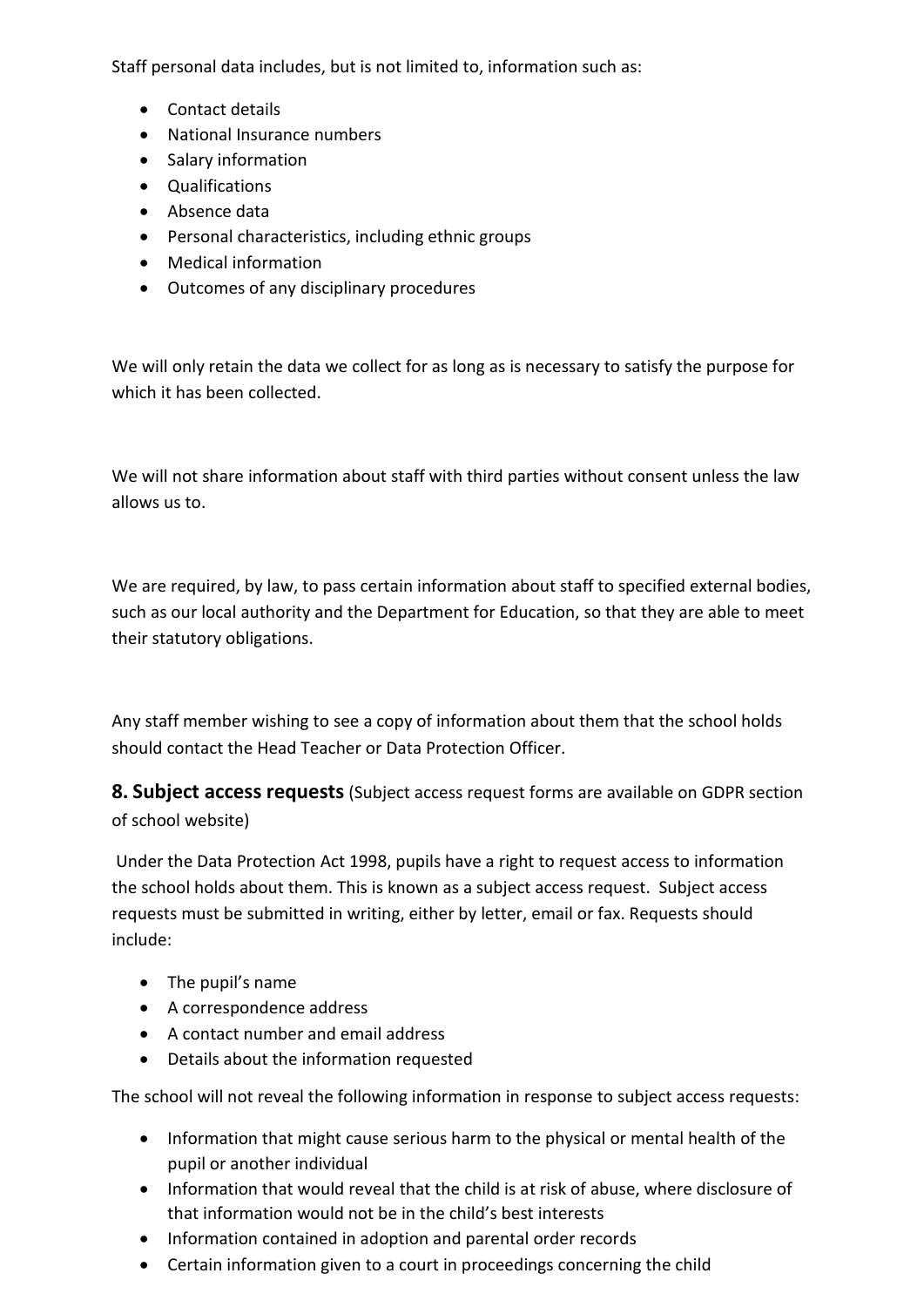| Number of pages of information to be supplied | Maximum fee (£) |
|-----------------------------------------------|-----------------|
| $1 - 19$                                      | 1.00            |
| $20 - 29$                                     | 2.00            |
| 30-39                                         | 3.00            |
| 40-49                                         | 4.00            |
| 50-59                                         | 5.00            |
| 60-69                                         | 6.00            |
| 70-79                                         | 7.00            |
| 80-89                                         | 8.00            |
| 90-99                                         | 9.00            |
| 100-149                                       | 10.00           |
| 150-199                                       | 15.00           |
| 200-249                                       | 20.00           |
| 250-299                                       | 25.00           |
| 300-349                                       | 30.00           |
| 350-399                                       | 35.00           |
| 400-449                                       | 40.00           |
| 450-499                                       | 45.00           |
| $500+$                                        | 50.00           |

Subject access requests for all or part of the pupil's educational record will be provided within 15 school days. The table below summarises the charges that apply.

If a subject access request does not relate to the educational record, we will respond within 40 calendar days. The maximum charge that will apply is £10.00.

**9. Parental requests to see the educational record** (Subject access request forms are available on GDPR section of school website)

Parents have the right of access to their child's educational record, free of charge, within 15 school days of a request. Personal data about a child belongs to that child, and not the child's parents. This is the case even where a child is too young to understand the implications of subject access rights.

For a parent to make a subject access request, the child must either be unable to understand their rights and the implications of a subject access request or have given their consent. Primary maintained schools The Information Commissioner's Office, the organisation that upholds information rights, generally regards children aged 12 and above as mature enough to understand their rights and the implications of a subject access request. Therefore, most subject access requests from parents of pupils at our school may be granted without the express permission of the pupil.

## **10. Storage of records**

Paper-based records and portable electronic devices, such as laptops and hard drives, that contain personal information are kept secure when not in use Papers containing confidential personal information should not be left on office and classroom desks, on